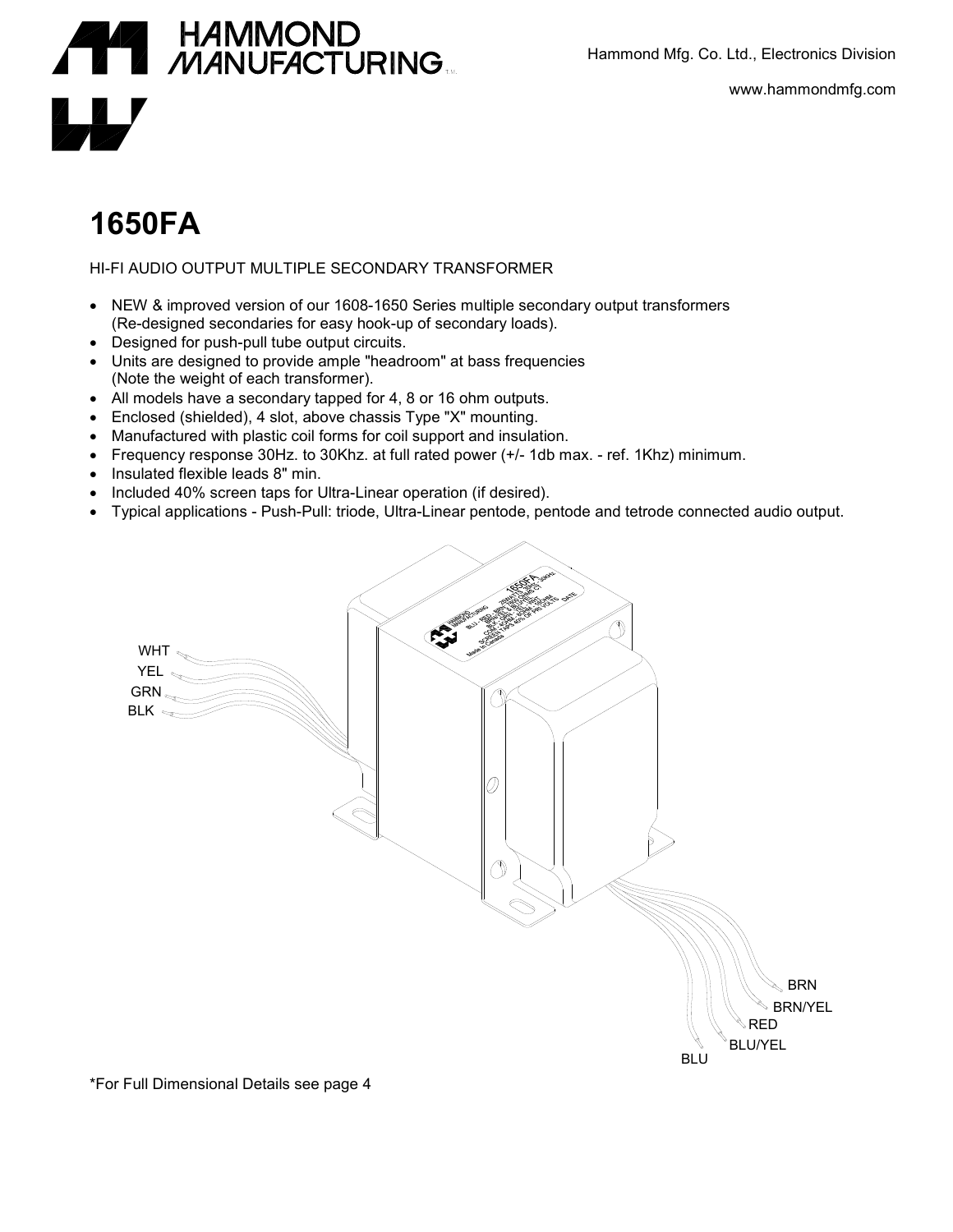www.hammondmfg.com

## **1650FA ELECTRICAL SPECIFICATIONS**\*\*

## **Schematic and Hook Up Data**

| Characteristic            | <b>Typical</b>                   |           |
|---------------------------|----------------------------------|-----------|
| Input Impedance           | 7600Ω                            |           |
| Output Impedance          | $4\Omega/8\Omega/16\Omega$       |           |
| <b>Output Power</b>       | 25Watts                          |           |
|                           |                                  |           |
| <b>Primary - DCR</b>      |                                  |           |
| Blue - Brown              | 203.4Ω                           |           |
| <b>Secondary DCR</b>      |                                  |           |
| Black - Green             | $252m\Omega$                     |           |
| Black - Yellow            | $398m\Omega$                     |           |
| Black - White             | 621m $\Omega$                    |           |
|                           |                                  |           |
| Leakage Inductance        | @ 1.0kHz, 1.0V SC                | BL        |
| Primary - Blue - Brown    | 702.5mH                          | (SCRE     |
|                           |                                  |           |
|                           |                                  |           |
| Inductance                | @ 1.0kHz, 1.0V<br>ОC             | <b>RE</b> |
| Primary - Blue - Brown    | 19.5Hy                           |           |
|                           |                                  |           |
|                           |                                  | BF        |
| Impedance                 | @ 1.0kHz, 1.0V OC                | (SCRE     |
| Primary - Blue - Brown    | $70K\Omega$                      |           |
| Black - Green             | 217.60                           |           |
| Black - Yellow            | 403.90                           |           |
| Black - White             | 710.2Ω                           |           |
|                           |                                  |           |
|                           |                                  |           |
|                           | See graphs for specific          |           |
|                           | response, Typ. $\pm 1.0$ db from |           |
| <b>Frequency Response</b> | 30Hz to 30KHz                    |           |
| Dielectric Strength       | 2000Vrms                         |           |
| <b>Temperature Range</b>  | -40 To 105°C                     |           |

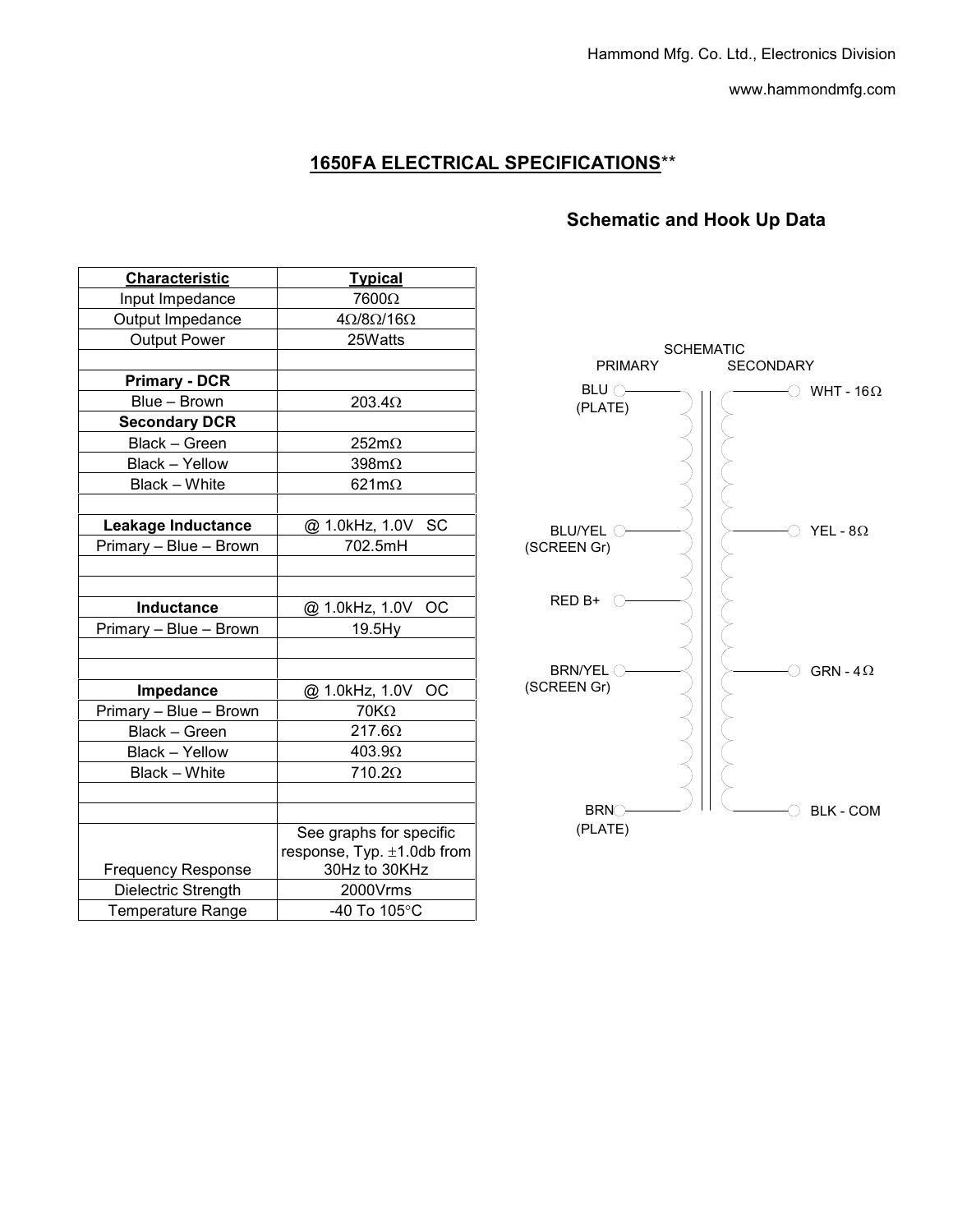www.hammondmfg.com



1650FA Frequency Response Rs = 7.6K Ohms